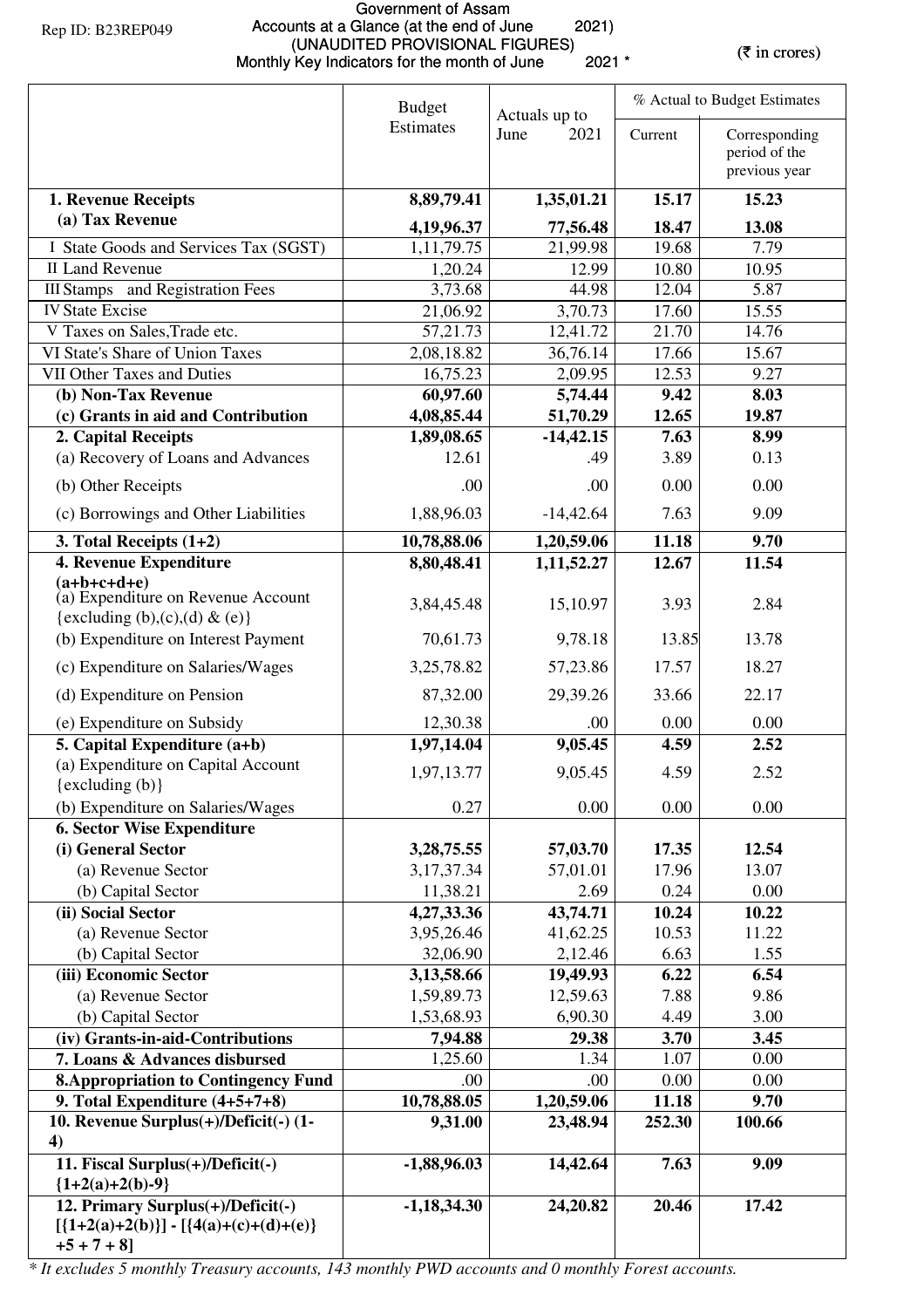| <b>Monthly Trend</b><br><b>REVENUE RECEIPTS</b><br>of Monthly Accounts at a Glance)<br>(Refer to item<br>1(a)<br>$(3\overline{5})$ in crore) |                |             |                |             |
|----------------------------------------------------------------------------------------------------------------------------------------------|----------------|-------------|----------------|-------------|
|                                                                                                                                              |                |             |                |             |
| Mont                                                                                                                                         | <b>Monthly</b> | Progressive | <b>Monthly</b> | Progressive |
| <b>APRIL</b>                                                                                                                                 | 30,06.30       | 30,06.30    | 15,13.19       | 15,13.19    |
| <b>MAY</b>                                                                                                                                   | 24,06.01       | 54,12.31    | 25,84.15       | 40,97.34    |
| <b>JUNE</b>                                                                                                                                  | 23,44.18       | 77,56.48    | 24,39.17       | 65,36.52    |
| <b>JULY</b>                                                                                                                                  |                |             | 25,03.02       | 90,39.53    |
| <b>AUGUST</b>                                                                                                                                |                |             | 24,71.75       | 1,15,11.28  |
| <b>SEPTEMBER</b>                                                                                                                             |                |             | 27,48.39       | 1,42,59.68  |
| <b>OCTOBER</b>                                                                                                                               |                |             | 28,51.99       | 1,71,11.66  |
| <b>NOVEMBER</b>                                                                                                                              |                |             | 27,19.18       | 1,98,30.84  |
| <b>DECEMBER</b>                                                                                                                              |                |             | 28,50.90       | 2,26,81.74  |
| <b>JANUARY</b>                                                                                                                               |                |             | 16,82.28       | 2,43,64.02  |
| <b>FEBRUARY</b>                                                                                                                              |                |             | 42,91.66       | 2,86,55.69  |
| MARCH (Pre)                                                                                                                                  |                |             | 71,07.05       | 3,57,62.73  |
| MARCH (Sup)                                                                                                                                  |                |             | 1.42           | 3,57,64.15  |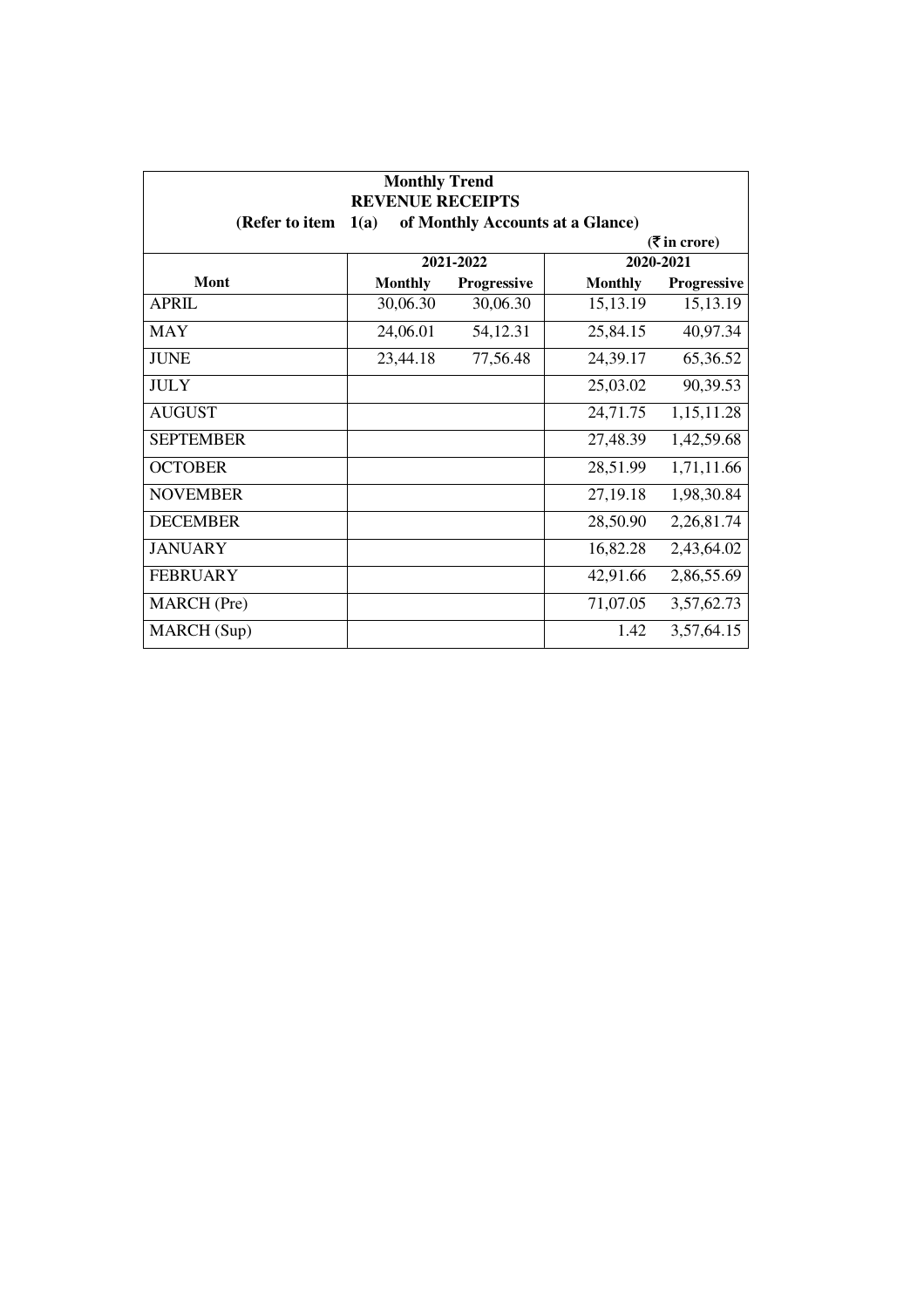| <b>Monthly Trend</b><br><b>REVENUE RECEIPTS</b><br>1(b)<br>of Monthly Accounts at a Glance)<br>(Refer to item |                |             |                |             |
|---------------------------------------------------------------------------------------------------------------|----------------|-------------|----------------|-------------|
| $(5 \text{ in } \text{core})$                                                                                 |                |             |                |             |
|                                                                                                               |                | 2021-2022   |                | 2020-2021   |
| Mont                                                                                                          | <b>Monthly</b> | Progressive | <b>Monthly</b> | Progressive |
| <b>APRIL</b>                                                                                                  | 80.54          | 80.54       | 16.13          | 16.13       |
| <b>MAY</b>                                                                                                    | 2,18.35        | 2,98.89     | 2,42.67        | 2,58.80     |
| <b>JUNE</b>                                                                                                   | 2,75.55        | 5,74.44     | 3,27.39        | 5,86.19     |
| <b>JULY</b>                                                                                                   |                |             | 2,63.71        | 8,49.90     |
| <b>AUGUST</b>                                                                                                 |                |             | 81.15          | 9,31.05     |
| <b>SEPTEMBER</b>                                                                                              |                |             | 1,89.54        | 11,20.59    |
| <b>OCTOBER</b>                                                                                                |                |             | 2,14.65        | 13,35.24    |
| <b>NOVEMBER</b>                                                                                               |                |             | 2,63.32        | 15,98.56    |
| <b>DECEMBER</b>                                                                                               |                |             | 1,29.89        | 17,28.45    |
| <b>JANUARY</b>                                                                                                |                |             | 1,74.02        | 19,02.47    |
| <b>FEBRUARY</b>                                                                                               |                |             | 4,68.25        | 23,70.72    |
| <b>MARCH</b> (Pre)                                                                                            |                |             | 5,17.92        | 28,88.64    |
| MARCH (Sup)                                                                                                   |                |             | 9.76           | 28,98.39    |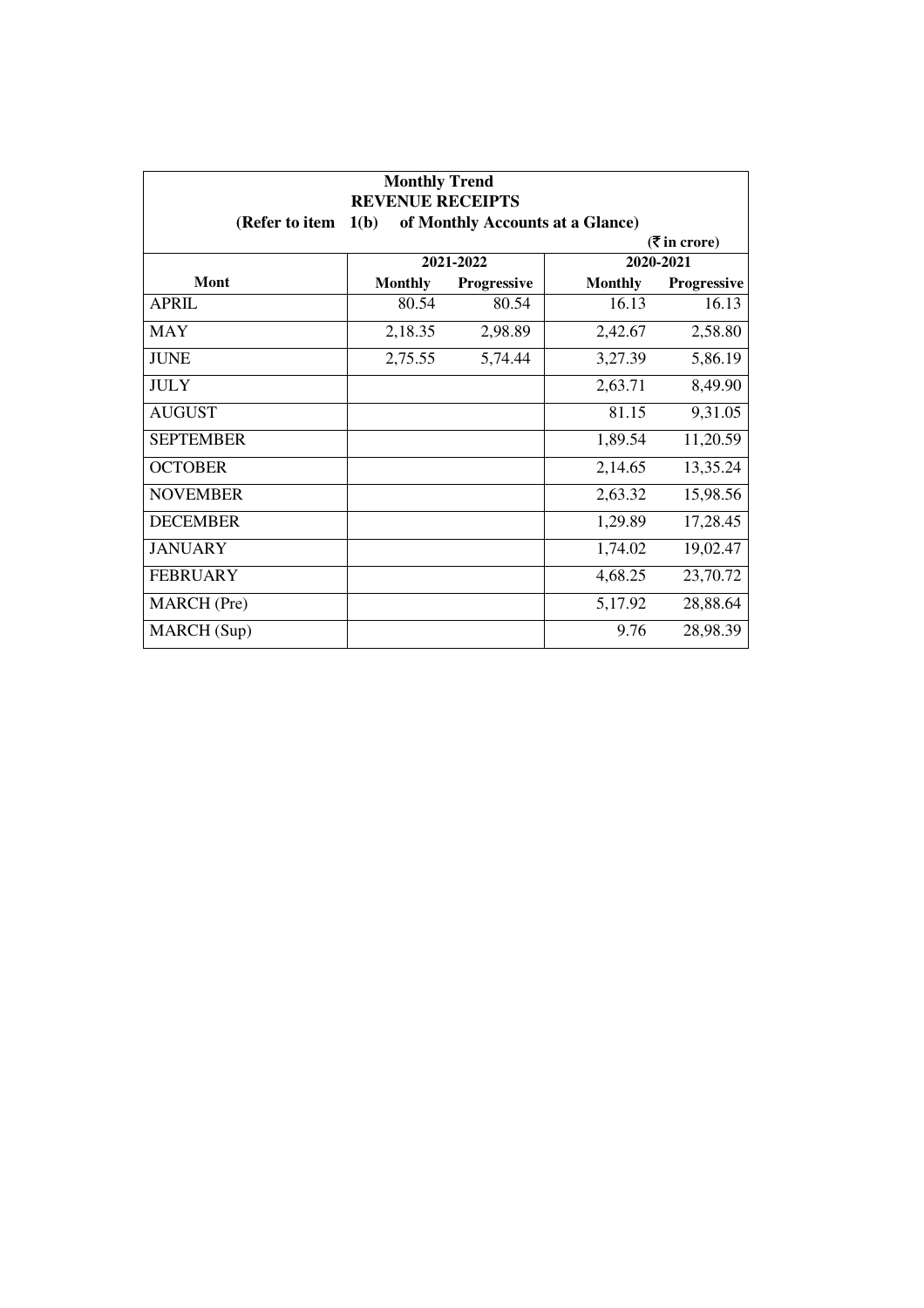| <b>Monthly Trend</b><br><b>REVENUE RECEIPTS</b><br>of Monthly Accounts at a Glance)<br>(Refer to item<br>1(c) |                |             |                |             |  |
|---------------------------------------------------------------------------------------------------------------|----------------|-------------|----------------|-------------|--|
| $(3\overline{5})$ in crore)                                                                                   |                |             |                |             |  |
|                                                                                                               |                | 2021-2022   |                | 2020-2021   |  |
| Mont                                                                                                          | <b>Monthly</b> | Progressive | <b>Monthly</b> | Progressive |  |
| <b>APRIL</b>                                                                                                  | 10,59.85       | 10,59.85    | 23,68.84       | 23,68.84    |  |
| <b>MAY</b>                                                                                                    | 15,69.54       | 26,29.38    | 20,06.41       | 43,75.25    |  |
| <b>JUNE</b>                                                                                                   | 25,40.91       | 51,70.29    | 25,07.48       | 68,82.73    |  |
| <b>JULY</b>                                                                                                   |                |             | 24,41.80       | 93,24.53    |  |
| <b>AUGUST</b>                                                                                                 |                |             | 11,65.44       | 1,04,89.97  |  |
| <b>SEPTEMBER</b>                                                                                              |                |             | 14,54.97       | 1,19,44.94  |  |
| <b>OCTOBER</b>                                                                                                |                |             | 16,07.11       | 1,35,52.05  |  |
| <b>NOVEMBER</b>                                                                                               |                |             | 17,66.48       | 1,53,18.53  |  |
| <b>DECEMBER</b>                                                                                               |                |             | 41,01.31       | 1,94,19.84  |  |
| <b>JANUARY</b>                                                                                                |                |             | 14,10.48       | 2,08,30.32  |  |
| <b>FEBRUARY</b>                                                                                               |                |             | 9,73.90        | 2,18,04.22  |  |
| MARCH (Pre)                                                                                                   |                |             | 44,32.37       | 2,62,36.60  |  |
| MARCH (Sup)                                                                                                   |                |             | 3.05           | 2,62,39.65  |  |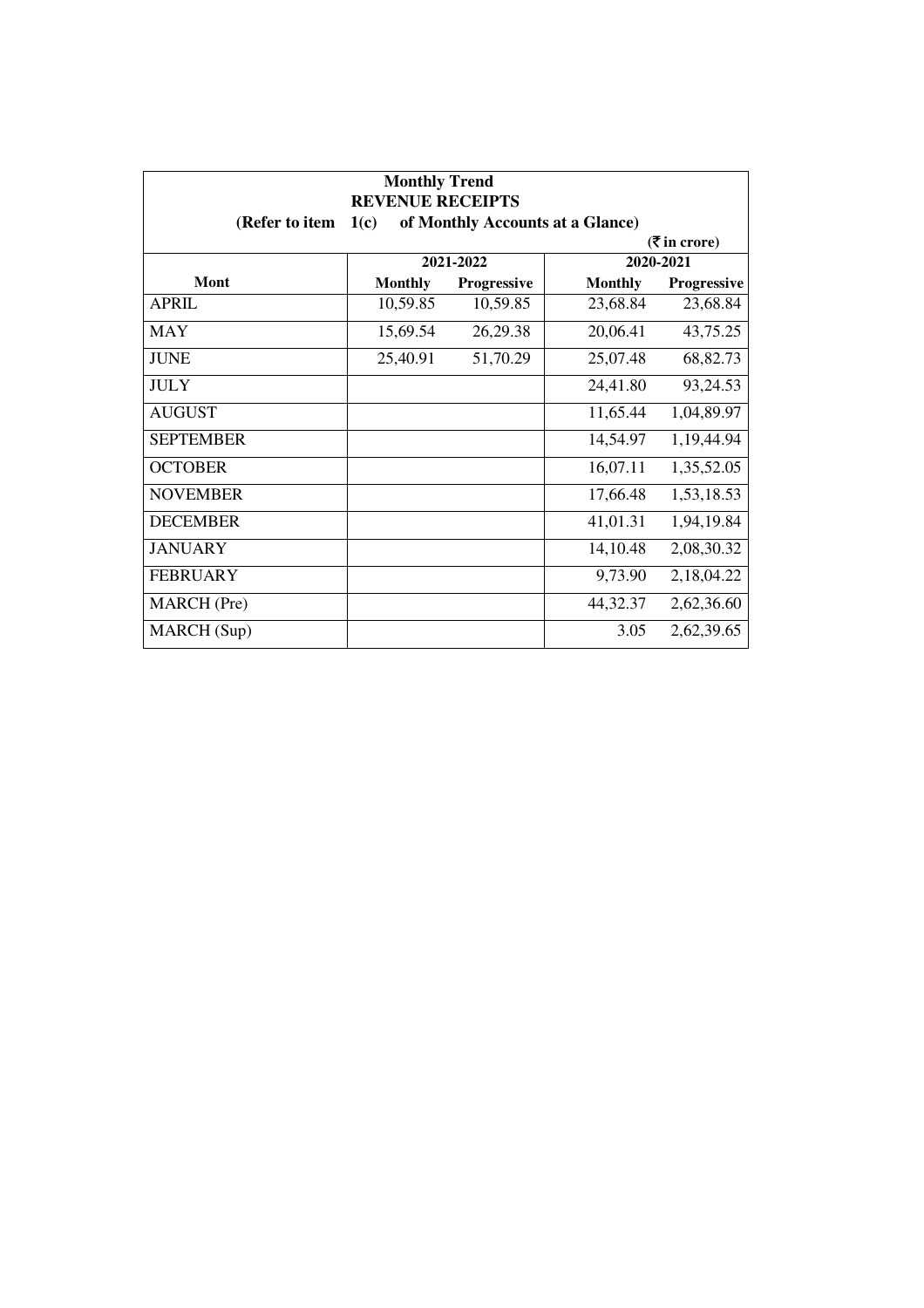| <b>Monthly Trend</b><br><b>CAPITAL RECEIPTS</b>            |                             |             |                |             |  |
|------------------------------------------------------------|-----------------------------|-------------|----------------|-------------|--|
| of Monthly Accounts at a Glance)<br>(Refer to item<br>2(a) |                             |             |                |             |  |
|                                                            | $(3\overline{5})$ in crore) |             |                |             |  |
|                                                            |                             | 2021-2022   |                | 2020-2021   |  |
| Mont                                                       | <b>Monthly</b>              | Progressive | <b>Monthly</b> | Progressive |  |
| <b>APRIL</b>                                               | 0.18                        | 0.18        | 0.20           | 0.20        |  |
| <b>MAY</b>                                                 | 0.18                        | 0.36        | 0.20           | 0.40        |  |
| <b>JUNE</b>                                                | 0.12                        | 0.49        | $-0.01$        | 0.39        |  |
| <b>JULY</b>                                                |                             |             | 0.22           | 0.61        |  |
| <b>AUGUST</b>                                              |                             |             | 0.20           | 0.81        |  |
| <b>SEPTEMBER</b>                                           |                             |             | 0.21           | 1.02        |  |
| <b>OCTOBER</b>                                             |                             |             | 0.30           | 1.32        |  |
| <b>NOVEMBER</b>                                            |                             |             | 0.21           | 1.53        |  |
| <b>DECEMBER</b>                                            |                             |             | 0.21           | 1.75        |  |
| <b>JANUARY</b>                                             |                             |             | 0.22           | 1.96        |  |
| <b>FEBRUARY</b>                                            |                             |             | 0.19           | 2.15        |  |
| MARCH (Pre)                                                |                             |             | 0.41           | 2.56        |  |
| <b>MARCH</b> (Sup)                                         |                             |             | 0.00           | 2.56        |  |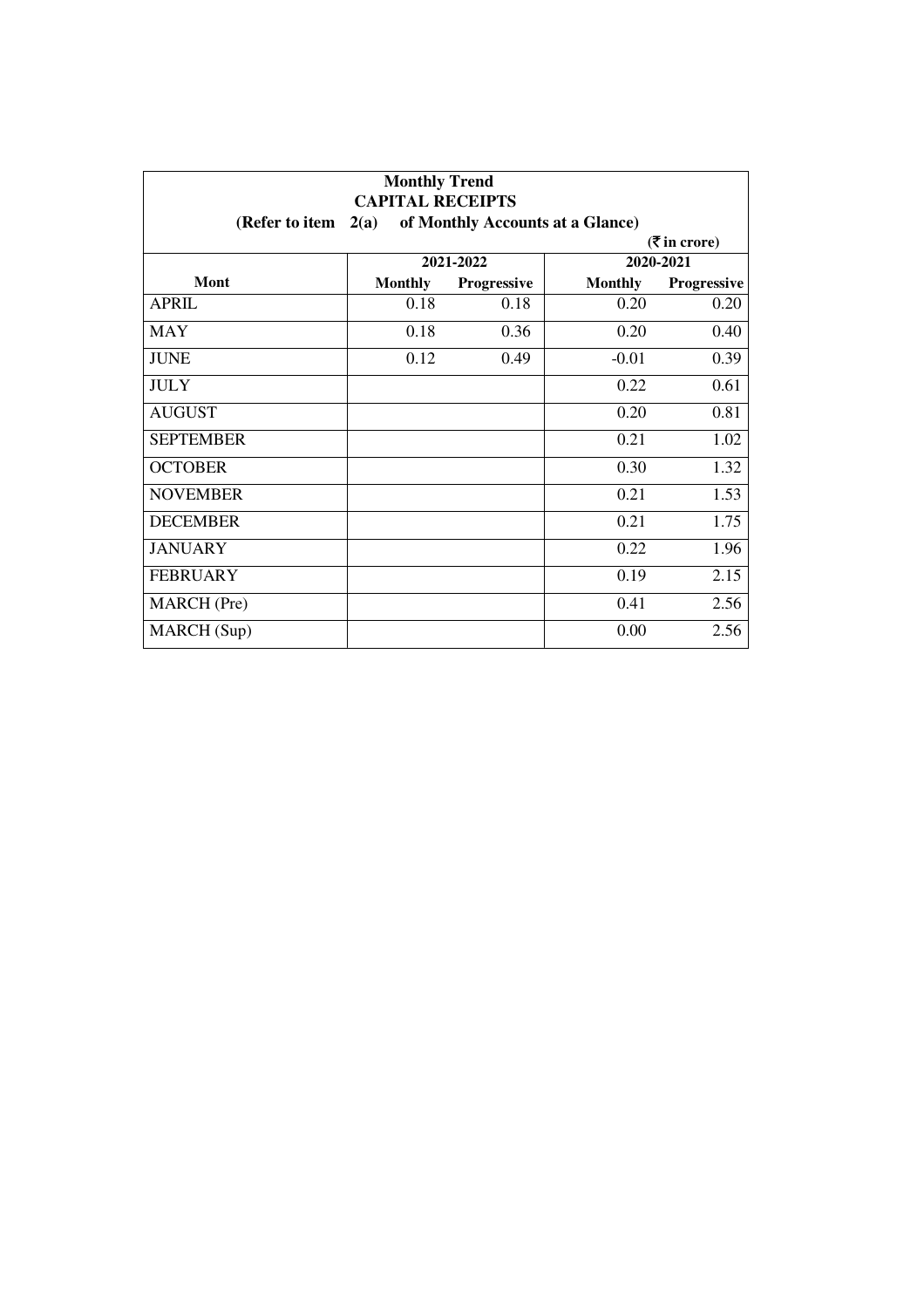| <b>Monthly Trend</b><br><b>CAPITAL RECEIPTS</b> |                                                           |             |                |             |  |  |
|-------------------------------------------------|-----------------------------------------------------------|-------------|----------------|-------------|--|--|
|                                                 | (Refer to item $2(b)$<br>of Monthly Accounts at a Glance) |             |                |             |  |  |
| $(5 \text{ in } \text{core})$                   |                                                           |             |                |             |  |  |
|                                                 |                                                           | 2021-2022   |                | 2020-2021   |  |  |
| Mont                                            | <b>Monthly</b>                                            | Progressive | <b>Monthly</b> | Progressive |  |  |
| <b>APRIL</b>                                    | 0.00                                                      | 0.00        | 0.00           | 0.00        |  |  |
| <b>MAY</b>                                      | 0.00                                                      | 0.00        | 0.00           | 0.00        |  |  |
| <b>JUNE</b>                                     | 0.00                                                      | 0.00        | 0.00           | 0.00        |  |  |
| <b>JULY</b>                                     |                                                           |             | 0.00           | 0.00        |  |  |
| <b>AUGUST</b>                                   |                                                           |             | 0.00           | 0.00        |  |  |
| <b>SEPTEMBER</b>                                |                                                           |             | 0.00           | 0.00        |  |  |
| <b>OCTOBER</b>                                  |                                                           |             | 0.00           | 0.00        |  |  |
| <b>NOVEMBER</b>                                 |                                                           |             | 0.00           | 0.00        |  |  |
| <b>DECEMBER</b>                                 |                                                           |             | 0.00           | 0.00        |  |  |
| <b>JANUARY</b>                                  |                                                           |             | 0.00           | 0.00        |  |  |
| <b>FEBRUARY</b>                                 |                                                           |             | 0.00           | 0.00        |  |  |
| MARCH (Pre)                                     |                                                           |             | 0.00           | 0.00        |  |  |
| MARCH (Sup)                                     |                                                           |             | 0.00           | 0.00        |  |  |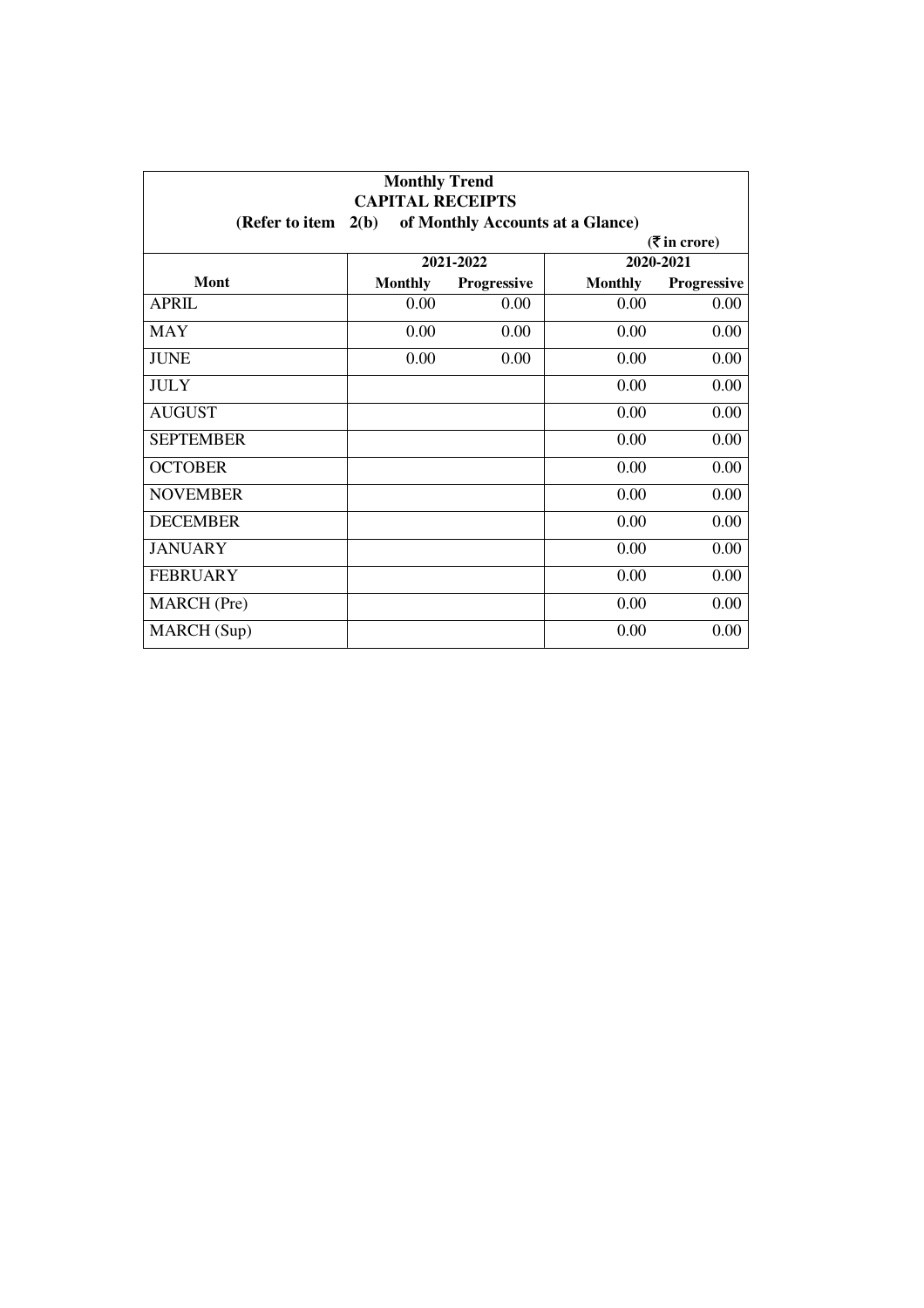| <b>Monthly Trend</b><br><b>CAPITAL RECEIPTS</b><br>of Monthly Accounts at a Glance)<br>(Refer to item<br>2(c) |                |             |                |             |  |
|---------------------------------------------------------------------------------------------------------------|----------------|-------------|----------------|-------------|--|
| $(3\overline{5})$ in crore)                                                                                   |                |             |                |             |  |
|                                                                                                               |                | 2021-2022   |                | 2020-2021   |  |
| Mont                                                                                                          | <b>Monthly</b> | Progressive | <b>Monthly</b> | Progressive |  |
| <b>APRIL</b>                                                                                                  | $-9,38.44$     | $-9,38.44$  | $-9,62.32$     | $-9,62.32$  |  |
| <b>MAY</b>                                                                                                    | 1,25.32        | $-8,13.12$  | $-9,29.96$     | $-18,92.28$ |  |
| <b>JUNE</b>                                                                                                   | $-6,29.52$     | $-14,42.64$ | $-5,54.47$     | $-24,46.75$ |  |
| <b>JULY</b>                                                                                                   |                |             | $-1,21.77$     | $-25,68.52$ |  |
| <b>AUGUST</b>                                                                                                 |                |             | 13,47.88       | $-12,20.63$ |  |
| <b>SEPTEMBER</b>                                                                                              |                |             | 6,20.78        | $-5,99.86$  |  |
| <b>OCTOBER</b>                                                                                                |                |             | 15,64.37       | 9,64.51     |  |
| <b>NOVEMBER</b>                                                                                               |                |             | 20,56.88       | 30,21.39    |  |
| <b>DECEMBER</b>                                                                                               |                |             | 4,12.29        | 34,33.68    |  |
| <b>JANUARY</b>                                                                                                |                |             | 35,65.31       | 69,98.99    |  |
| <b>FEBRUARY</b>                                                                                               |                |             | 12,65.90       | 82,64.89    |  |
| MARCH (Pre)                                                                                                   |                |             | 23,75.54       | 1,06,40.43  |  |
| MARCH (Sup)                                                                                                   |                |             | 12,02.51       | 1,18,42.94  |  |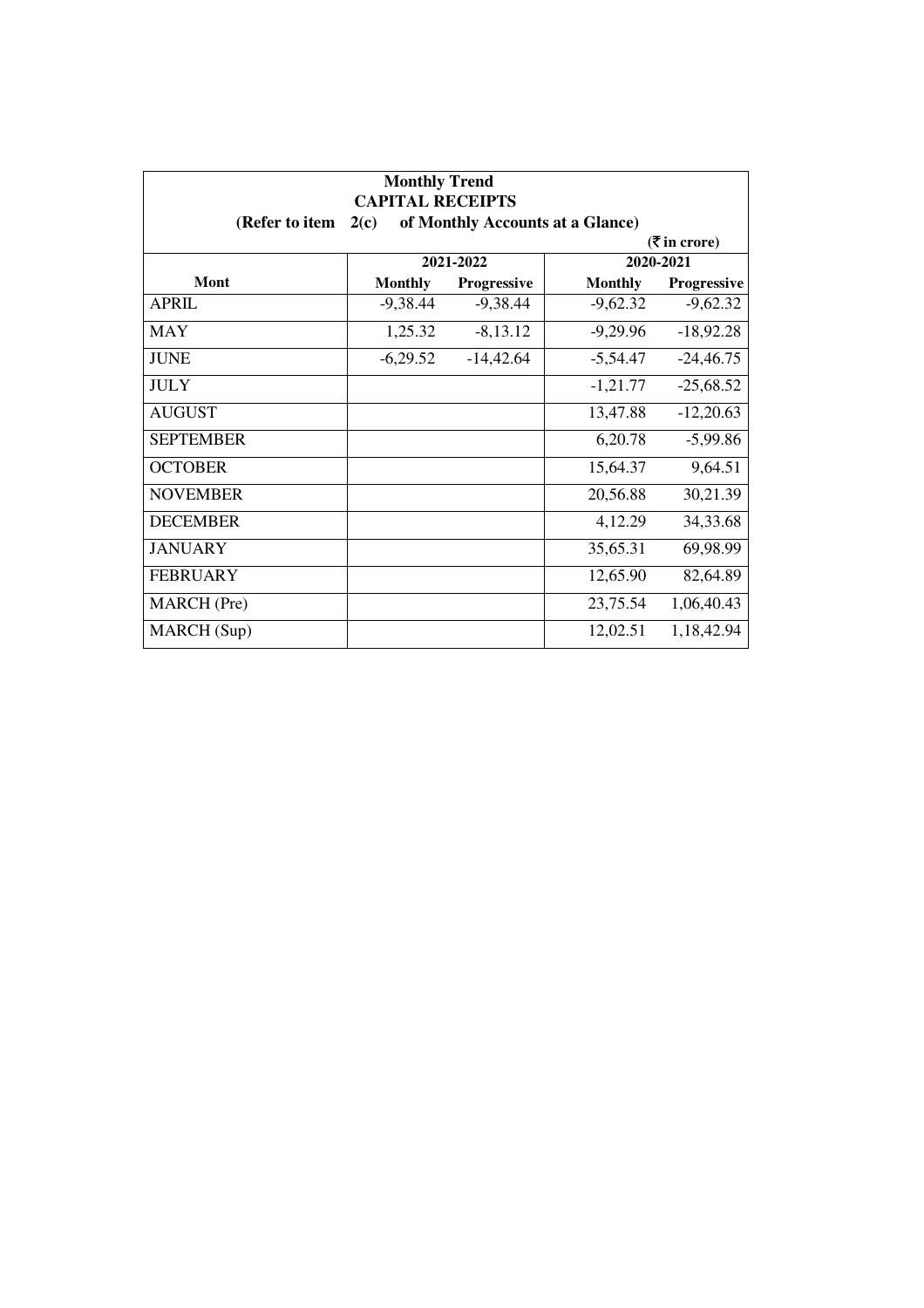| <b>Monthly Trend</b><br><b>REVENUE EXPENDITURE</b> |                |                                  |                |                        |
|----------------------------------------------------|----------------|----------------------------------|----------------|------------------------|
| (Refer to item                                     | 4(a)           | of Monthly Accounts at a Glance) |                |                        |
|                                                    |                |                                  |                | $($ <b>₹</b> in crore) |
|                                                    |                | 2021-2022                        |                | 2020-2021              |
| Mont                                               | <b>Monthly</b> | Progressive                      | <b>Monthly</b> | Progressive            |
| <b>APRIL</b>                                       | $-5.89$        | $-5.89$                          | 3,20.59        | 3,20.59                |
| <b>MAY</b>                                         | 7,17.41        | 7,11.45                          | 3,82.02        | 7,02.61                |
| <b>JUNE</b>                                        | 7,99.52        | 15,10.97                         | 12,89.09       | 19,91.70               |
| <b>JULY</b>                                        |                |                                  | 10,59.54       | 30,87.64               |
| <b>AUGUST</b>                                      |                |                                  | 9,68.14        | 40,55.78               |
| <b>SEPTEMBER</b>                                   |                |                                  | 11,27.72       | 51,83.50               |
| <b>OCTOBER</b>                                     |                |                                  | 13,74.98       | 65,57.48               |
| <b>NOVEMBER</b>                                    |                |                                  | 17,36.95       | 82,94.43               |
| <b>DECEMBER</b>                                    |                |                                  | 23,19.79       | 1,06,14.22             |
| <b>JANUARY</b>                                     |                |                                  | 21,65.21       | 1,27,79.43             |
| <b>FEBRUARY</b>                                    |                |                                  | 19,80.70       | 1,47,60.13             |
| MARCH (Pre)                                        |                |                                  | 54,45.23       | 2,02,05.36             |
| MARCH (Sup)                                        |                |                                  | 7,90.67        | 2,09,96.03             |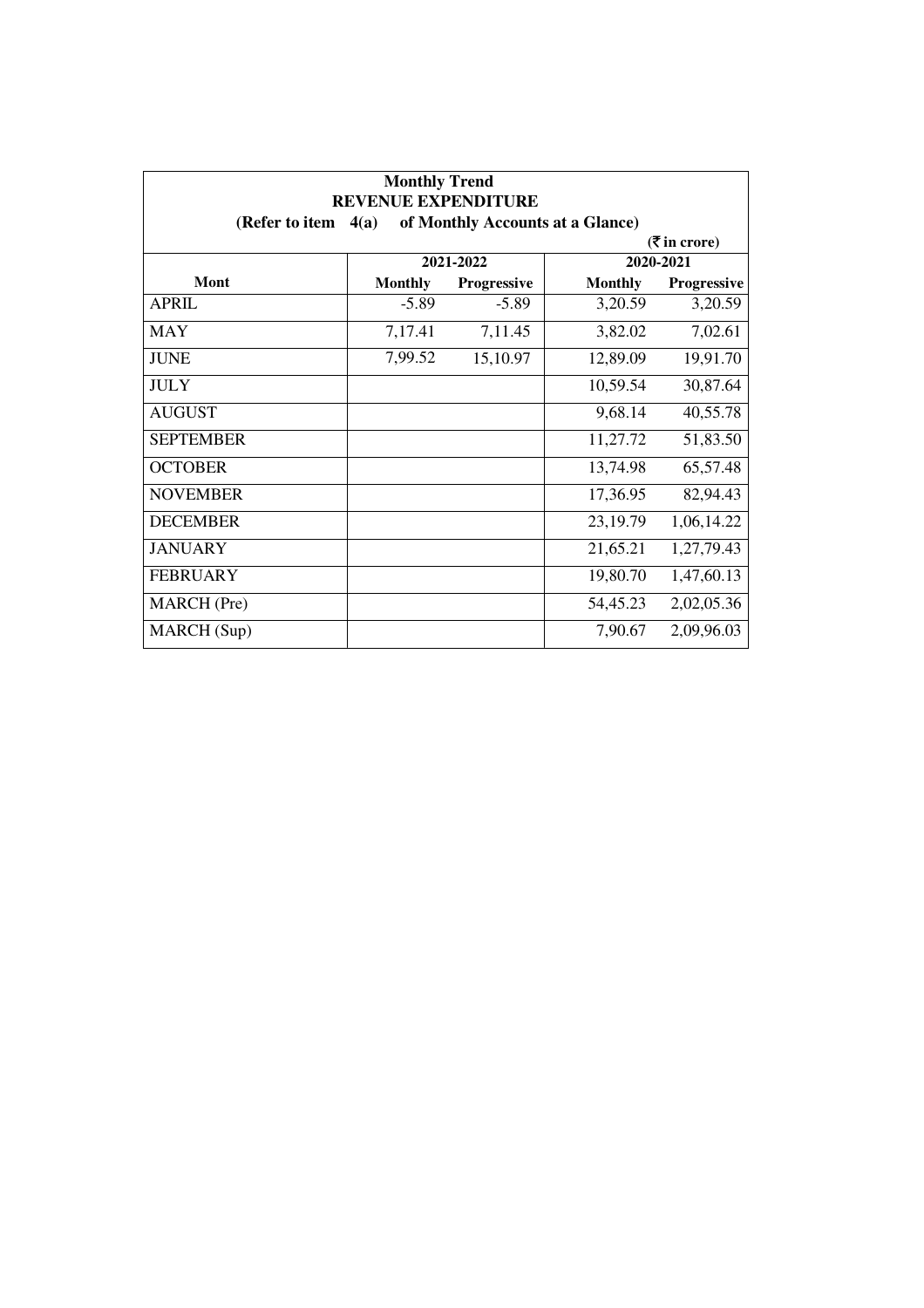| <b>Monthly Trend</b><br><b>REVENUE EXPENDITURE</b> |                |                                  |                |                                               |
|----------------------------------------------------|----------------|----------------------------------|----------------|-----------------------------------------------|
| (Refer to item $4(b)$ )                            |                | of Monthly Accounts at a Glance) |                |                                               |
|                                                    |                |                                  |                | $(\overline{\mathbf{\overline{z}}}$ in crore) |
|                                                    |                | 2021-2022                        |                | 2020-2021                                     |
| Mont                                               | <b>Monthly</b> | <b>Progressive</b>               | <b>Monthly</b> | Progressive                                   |
| <b>APRIL</b>                                       | 2,98.21        | 2,98.21                          | 2,21.20        | 2,21.20                                       |
| <b>MAY</b>                                         | 3,01.55        | 5,99.76                          | 2,30.85        | 4,52.05                                       |
| <b>JUNE</b>                                        | 3,78.42        | 9,78.18                          | 3,47.18        | 7,99.23                                       |
| <b>JULY</b>                                        |                |                                  | 52.35          | 8,51.58                                       |
| <b>AUGUST</b>                                      |                |                                  | 4,64.43        | 13,16.01                                      |
| <b>SEPTEMBER</b>                                   |                |                                  | 4,87.71        | 18,03.72                                      |
| <b>OCTOBER</b>                                     |                |                                  | 2,48.44        | 20,52.16                                      |
| <b>NOVEMBER</b>                                    |                |                                  | 2,27.40        | 22,79.56                                      |
| <b>DECEMBER</b>                                    |                |                                  | 5,95.40        | 28,74.96                                      |
| <b>JANUARY</b>                                     |                |                                  | 3,71.01        | 32,45.97                                      |
| <b>FEBRUARY</b>                                    |                |                                  | 4,27.22        | 36,73.19                                      |
| MARCH (Pre)                                        |                |                                  | 6,50.65        | 43,23.84                                      |
| MARCH (Sup)                                        |                |                                  | 0.00           | 43,23.84                                      |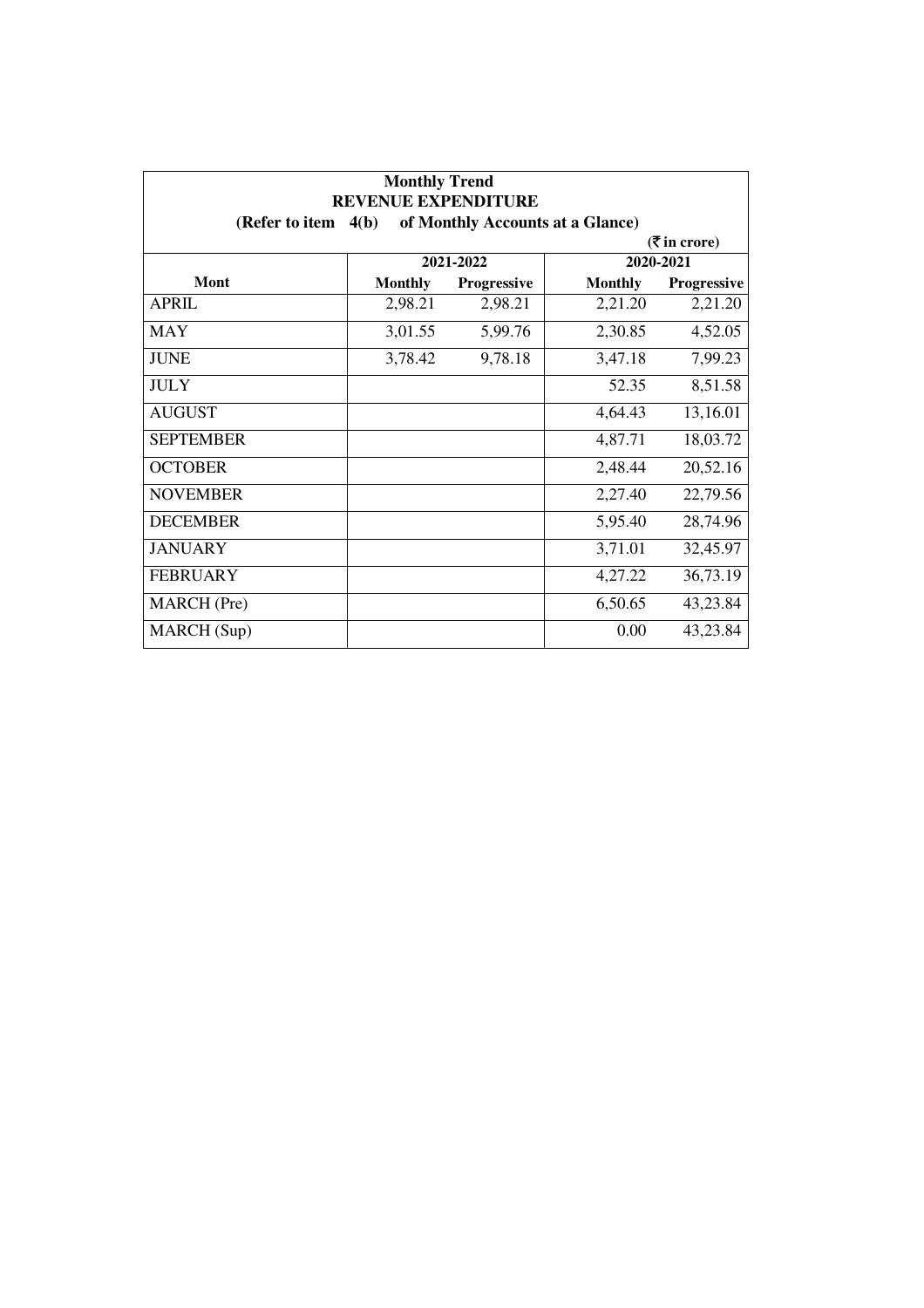| <b>Monthly Trend</b><br><b>REVENUE EXPENDITURE</b> |                |                                  |                |                             |
|----------------------------------------------------|----------------|----------------------------------|----------------|-----------------------------|
| (Refer to item                                     | 4(c)           | of Monthly Accounts at a Glance) |                |                             |
|                                                    |                |                                  |                | $(3\overline{5})$ in crore) |
|                                                    |                | 2021-2022                        | 2020-2021      |                             |
| Mont                                               | <b>Monthly</b> | <b>Progressive</b>               | <b>Monthly</b> | <b>Progressive</b>          |
| <b>APRIL</b>                                       | 20,61.36       | 20,61.36                         | 18,91.48       | 18,91.48                    |
| <b>MAY</b>                                         | 18,45.79       | 39,07.15                         | 20,34.01       | 39,25.49                    |
| <b>JUNE</b>                                        | 18,16.71       | 57,23.86                         | 20,89.99       | 60,15.48                    |
| <b>JULY</b>                                        |                |                                  | 19,54.11       | 79,69.59                    |
| <b>AUGUST</b>                                      |                |                                  | 21,78.09       | 1,01,47.68                  |
| <b>SEPTEMBER</b>                                   |                |                                  | 21,29.08       | 1,22,76.76                  |
| <b>OCTOBER</b>                                     |                |                                  | 25,24.01       | 1,48,00.77                  |
| <b>NOVEMBER</b>                                    |                |                                  | 24,78.85       | 1,72,79.62                  |
| <b>DECEMBER</b>                                    |                |                                  | 21,64.80       | 1,94,44.42                  |
| <b>JANUARY</b>                                     |                |                                  | 20,61.55       | 2,15,05.97                  |
| <b>FEBRUARY</b>                                    |                |                                  | 20,37.16       | 2,35,43.13                  |
| MARCH (Pre)                                        |                |                                  | 34,63.32       | 2,70,06.45                  |
| MARCH (Sup)                                        |                |                                  | 2,20.57        | 2,72,27.02                  |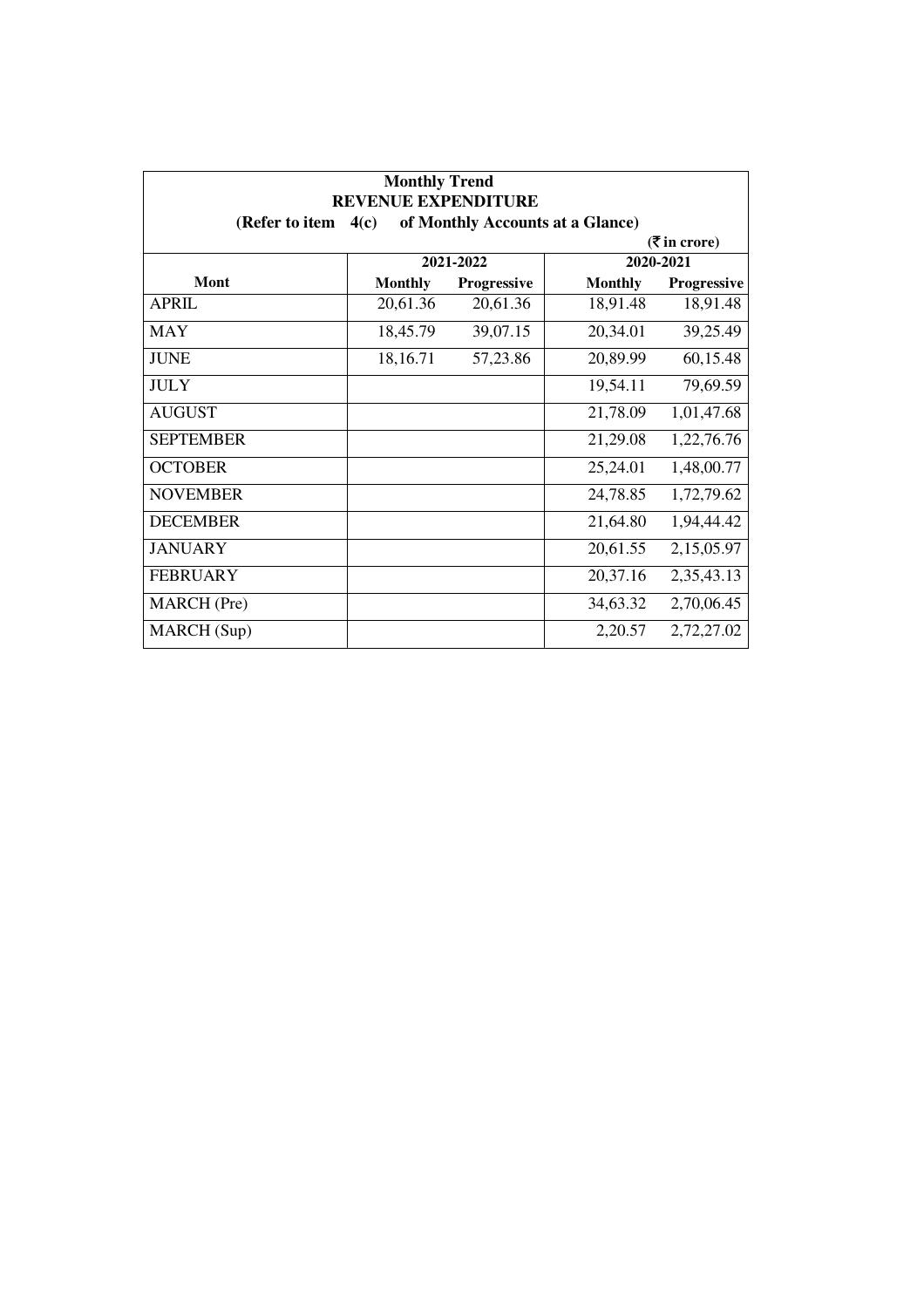| <b>Monthly Trend</b><br><b>REVENUE EXPENDITURE</b> |                |                    |                                  |                                               |
|----------------------------------------------------|----------------|--------------------|----------------------------------|-----------------------------------------------|
| (Refer to item $4(d)$                              |                |                    | of Monthly Accounts at a Glance) |                                               |
|                                                    |                |                    |                                  | $(\overline{\mathbf{\overline{z}}}$ in crore) |
|                                                    |                | 2021-2022          |                                  | 2020-2021                                     |
| Mont                                               | <b>Monthly</b> | <b>Progressive</b> | <b>Monthly</b>                   | <b>Progressive</b>                            |
| <b>APRIL</b>                                       | 8,54.92        | 8,54.92            | 4,97.12                          | 4,97.12                                       |
| <b>MAY</b>                                         | 11,51.05       | 20,05.96           | 8,46.17                          | 13,43.29                                      |
| <b>JUNE</b>                                        | 9,33.30        | 29,39.26           | 8,07.48                          | 21,50.76                                      |
| <b>JULY</b>                                        |                |                    | 7,63.93                          | 29,14.69                                      |
| <b>AUGUST</b>                                      |                |                    | 8,05.59                          | 37,20.28                                      |
| <b>SEPTEMBER</b>                                   |                |                    | 7,52.94                          | 44,73.22                                      |
| <b>OCTOBER</b>                                     |                |                    | 13,31.59                         | 58,04.80                                      |
| <b>NOVEMBER</b>                                    |                |                    | 7,82.06                          | 65,86.86                                      |
| <b>DECEMBER</b>                                    |                |                    | 6,98.24                          | 72,85.10                                      |
| <b>JANUARY</b>                                     |                |                    | 10,53.04                         | 83,38.14                                      |
| <b>FEBRUARY</b>                                    |                |                    | 8,69.80                          | 92,07.94                                      |
| <b>MARCH</b> (Pre)                                 |                |                    | 11,40.78                         | 1,03,48.72                                    |
| MARCH (Sup)                                        |                |                    | 2.00                             | 1,03,50.73                                    |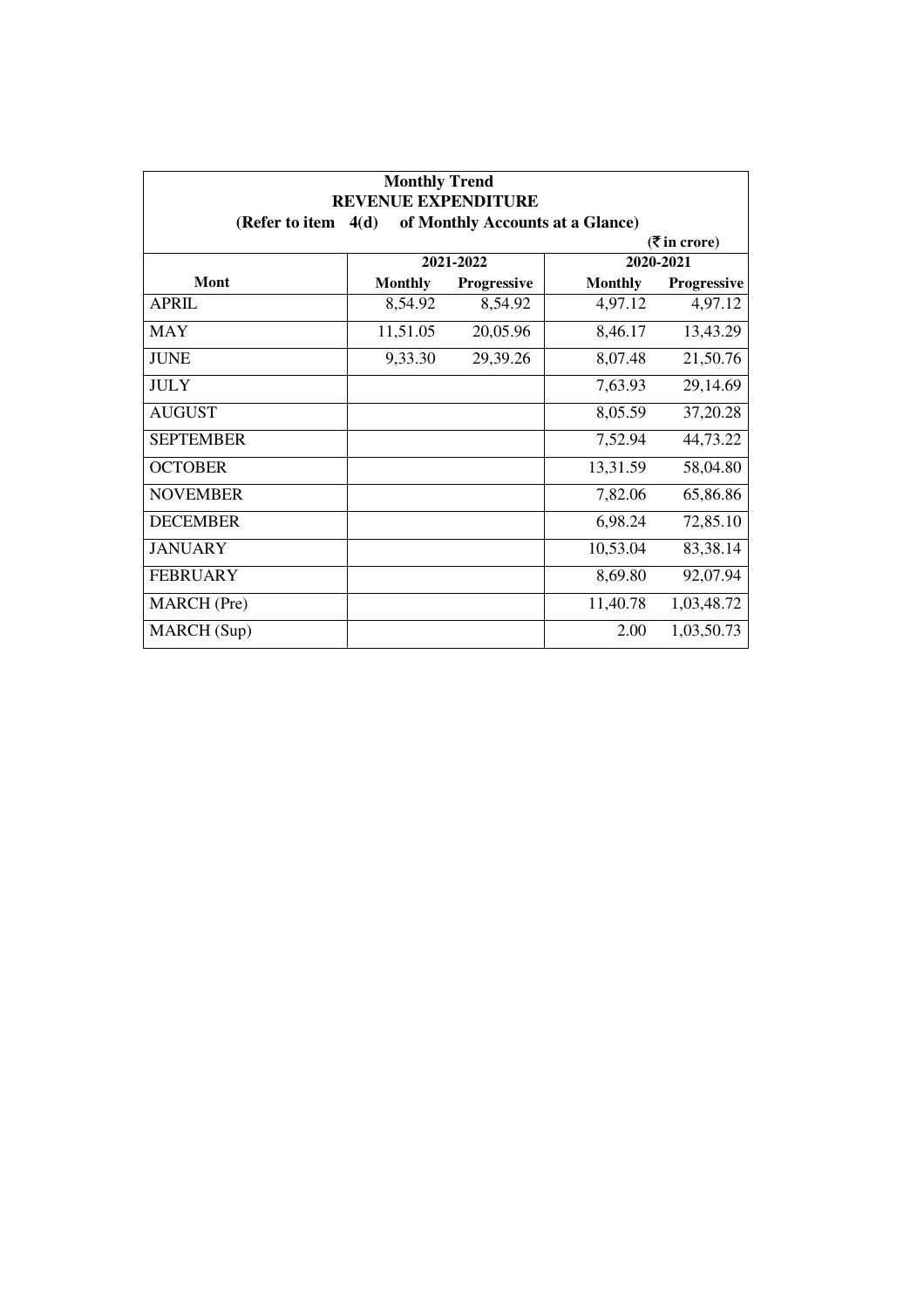| <b>Monthly Trend</b><br><b>REVENUE EXPENDITURE</b> |                |                                  |                |                             |
|----------------------------------------------------|----------------|----------------------------------|----------------|-----------------------------|
| (Refer to item                                     | 4(e)           | of Monthly Accounts at a Glance) |                |                             |
|                                                    |                |                                  |                | $(3\overline{5})$ in crore) |
|                                                    |                | 2021-2022                        |                | 2020-2021                   |
| Mont                                               | <b>Monthly</b> | Progressive                      | <b>Monthly</b> | Progressive                 |
| <b>APRIL</b>                                       | 0.00           | 0.00                             | 0.00           | 0.00                        |
| <b>MAY</b>                                         | 0.00           | 0.00                             | 0.00           | 0.00                        |
| <b>JUNE</b>                                        | 0.00           | 0.00                             | 0.00           | 0.00                        |
| <b>JULY</b>                                        |                |                                  | 3,05.20        | 3,05.20                     |
| <b>AUGUST</b>                                      |                |                                  | 4,70.43        | 7,75.63                     |
| <b>SEPTEMBER</b>                                   |                |                                  | 25.13          | 8,00.76                     |
| <b>OCTOBER</b>                                     |                |                                  | 27.91          | 8,28.67                     |
| <b>NOVEMBER</b>                                    |                |                                  | 22.34          | 8,51.01                     |
| <b>DECEMBER</b>                                    |                |                                  | 47.34          | 8,98.35                     |
| <b>JANUARY</b>                                     |                |                                  | 4,55.28        | 13,53.63                    |
| <b>FEBRUARY</b>                                    |                |                                  | 0.77           | 13,54.41                    |
| <b>MARCH</b> (Pre)                                 |                |                                  | 8.48           | 13,62.88                    |
| MARCH (Sup)                                        |                |                                  | 0.00           | 13,62.88                    |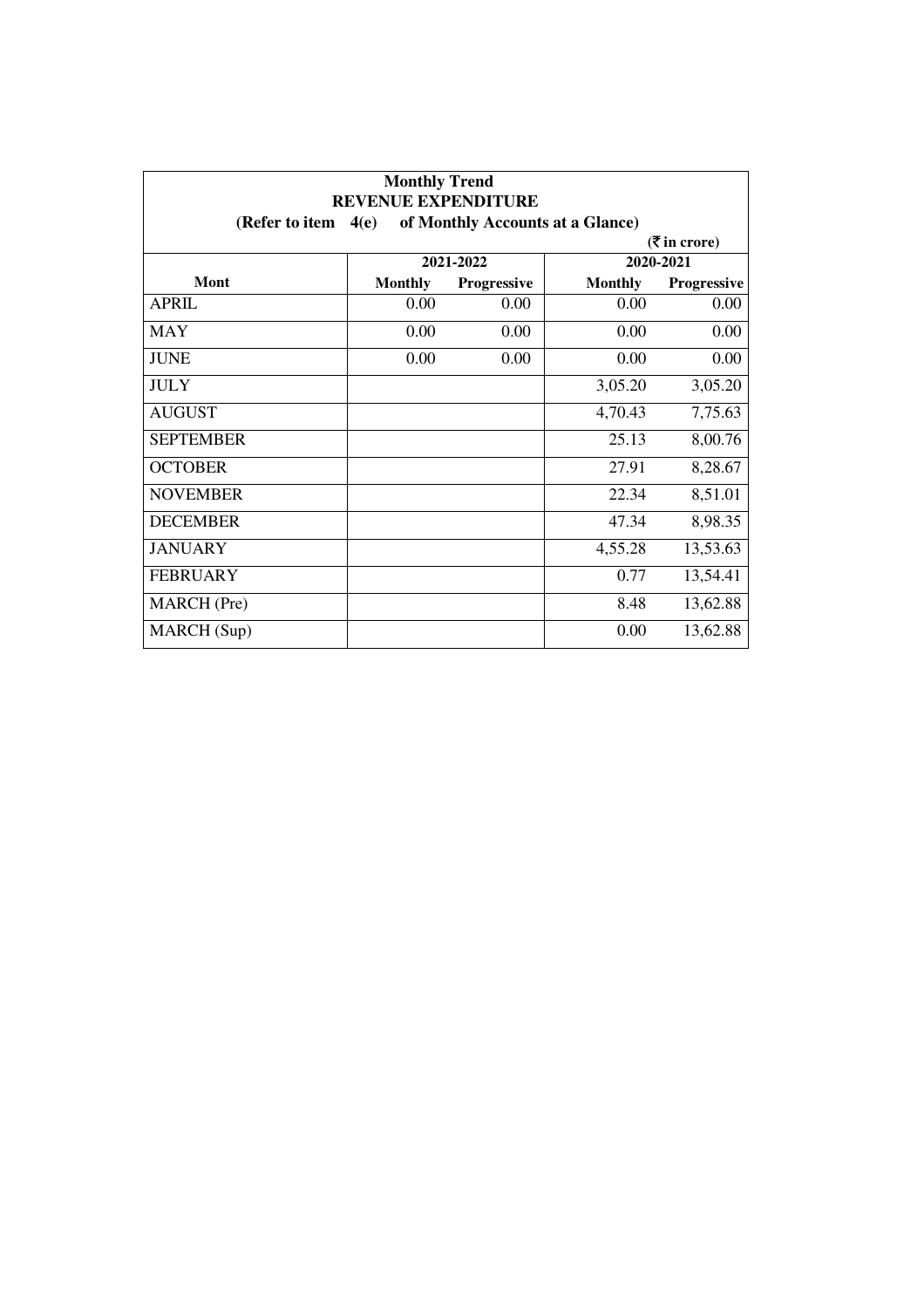| <b>Monthly Trend</b><br><b>CAPITAL EXPENDITURE</b><br>of Monthly Accounts at a Glance)<br>(Refer to item<br>5(a) |                |                    |                |                    |  |  |  |  |
|------------------------------------------------------------------------------------------------------------------|----------------|--------------------|----------------|--------------------|--|--|--|--|
|                                                                                                                  |                |                    |                |                    |  |  |  |  |
|                                                                                                                  | 2021-2022      |                    | 2020-2021      |                    |  |  |  |  |
| <b>Mont</b>                                                                                                      | <b>Monthly</b> | <b>Progressive</b> | <b>Monthly</b> | <b>Progressive</b> |  |  |  |  |
| <b>APRIL</b>                                                                                                     | $-0.09$        | $-0.09$            | 5.65           | 5.65               |  |  |  |  |
| <b>MAY</b>                                                                                                       | 3,03.64        | 3,03.55            | 4,10.43        | 4,16.07            |  |  |  |  |
| <b>JUNE</b>                                                                                                      | 6,01.90        | 9,05.45            | 1,85.84        | 6,01.91            |  |  |  |  |
| <b>JULY</b>                                                                                                      |                |                    | 9,15.44        | 15,17.35           |  |  |  |  |
| <b>AUGUST</b>                                                                                                    |                |                    | 1,79.74        | 16,97.09           |  |  |  |  |
| <b>SEPTEMBER</b>                                                                                                 |                |                    | 4,91.32        | 21,88.41           |  |  |  |  |
| <b>OCTOBER</b>                                                                                                   |                |                    | 7,18.99        | 29,07.40           |  |  |  |  |
| <b>NOVEMBER</b>                                                                                                  |                |                    | 15,58.47       | 44,65.87           |  |  |  |  |
| <b>DECEMBER</b>                                                                                                  |                |                    | 16,69.04       | 61,34.91           |  |  |  |  |
| <b>JANUARY</b>                                                                                                   |                |                    | 7,02.85        | 68, 37. 76         |  |  |  |  |
| <b>FEBRUARY</b>                                                                                                  |                |                    | 16,84.24       | 85,22.00           |  |  |  |  |
| MARCH (Pre)                                                                                                      |                |                    | 36,73.91       | 1,21,95.91         |  |  |  |  |
| MARCH (Sup)                                                                                                      |                |                    | 2,03.48        | 1,23,99.39         |  |  |  |  |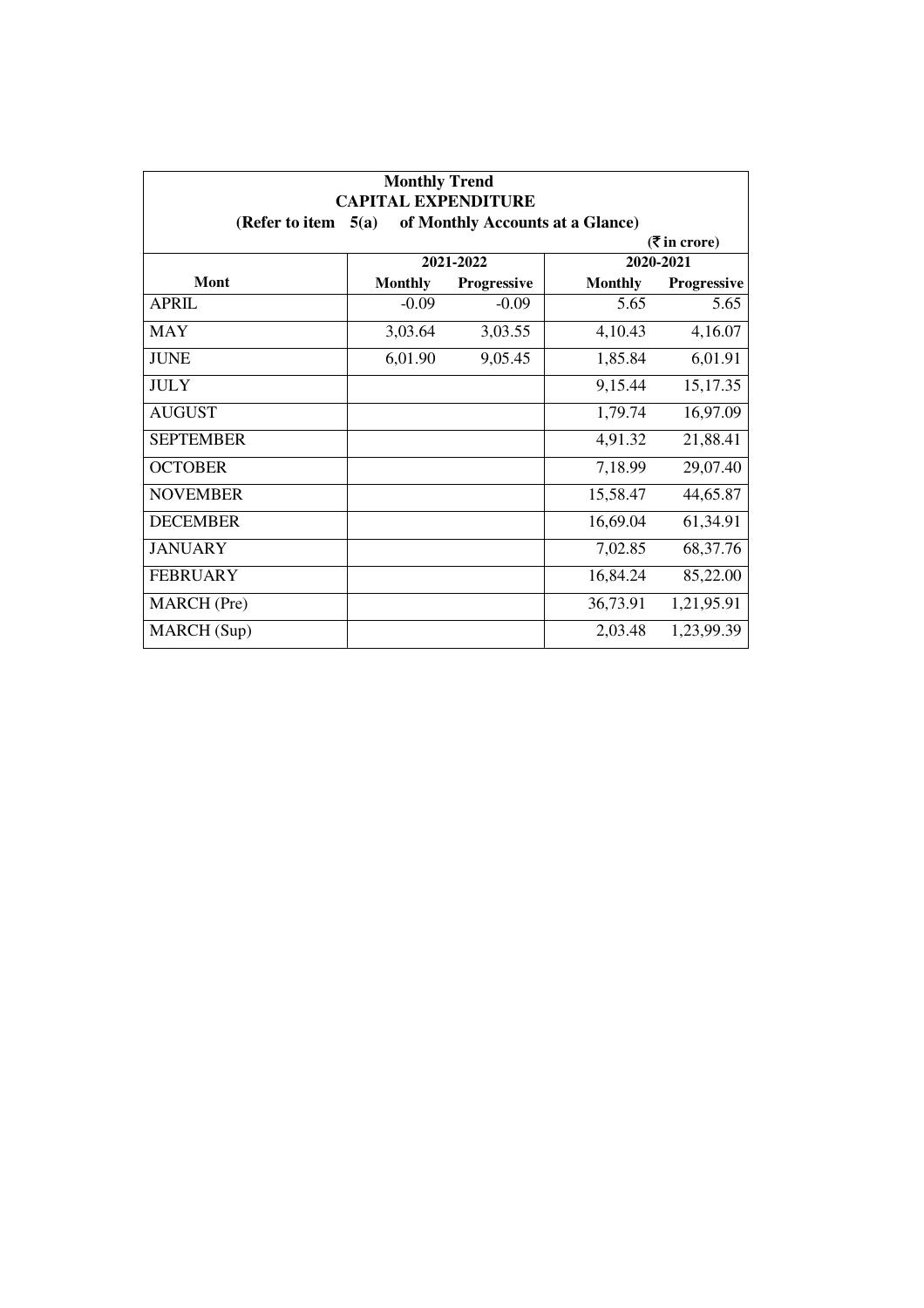| <b>Monthly Trend</b><br><b>CAPITAL EXPENDITURE</b><br>5(b)<br>of Monthly Accounts at a Glance)<br>(Refer to item |                |             |                |             |  |  |  |
|------------------------------------------------------------------------------------------------------------------|----------------|-------------|----------------|-------------|--|--|--|
|                                                                                                                  |                |             |                |             |  |  |  |
|                                                                                                                  | 2021-2022      |             |                | 2020-2021   |  |  |  |
| <b>Mont</b>                                                                                                      | <b>Monthly</b> | Progressive | <b>Monthly</b> | Progressive |  |  |  |
| <b>APRIL</b>                                                                                                     | 0.00           | 0.00        | 0.00           | 0.00        |  |  |  |
| <b>MAY</b>                                                                                                       | 0.00           | 0.00        | 0.00           | 0.00        |  |  |  |
| <b>JUNE</b>                                                                                                      | 0.00           | 0.00        | 0.01           | 0.00        |  |  |  |
| <b>JULY</b>                                                                                                      |                |             | 0.00           | 0.00        |  |  |  |
| <b>AUGUST</b>                                                                                                    |                |             | 0.00           | 0.00        |  |  |  |
| <b>SEPTEMBER</b>                                                                                                 |                |             | 0.00           | 0.00        |  |  |  |
| <b>OCTOBER</b>                                                                                                   |                |             | 0.00           | 0.00        |  |  |  |
| <b>NOVEMBER</b>                                                                                                  |                |             | 0.00           | 0.00        |  |  |  |
| <b>DECEMBER</b>                                                                                                  |                |             | 0.00           | 0.00        |  |  |  |
| <b>JANUARY</b>                                                                                                   |                |             | 0.00           | 0.00        |  |  |  |
| <b>FEBRUARY</b>                                                                                                  |                |             | 0.00           | 0.00        |  |  |  |
| MARCH (Pre)                                                                                                      |                |             | 0.00           | 0.00        |  |  |  |
| <b>MARCH</b> (Sup)                                                                                               |                |             | 0.00           | 0.00        |  |  |  |